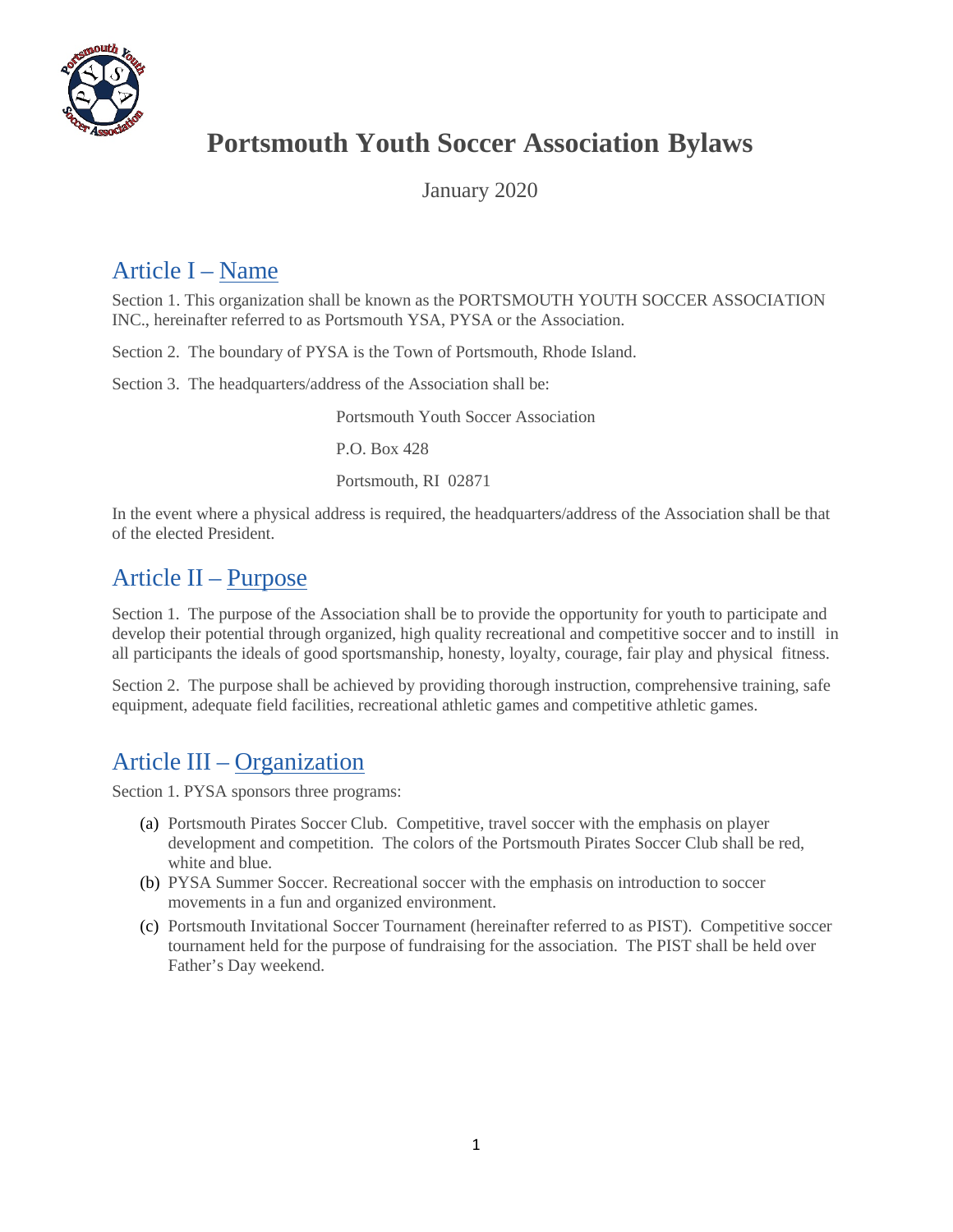## Article IV – Non-Profit

Section 1. PYSA shall be a nonprofit  $501(c)3$  organization incorporated under Rhode Island and Providence Plantations law.

Section 2. No member of the Board of Directors nor any member of the Association shall receive direct payment by reason of his or her membership or participation with the Association.

# Article V – Affiliation

Section 1. The PYSA shall be an independent association and reserves the rights to have teams participate in soccer matches scheduled and sanctioned by any youth soccer organization that it deems fit to serve the needs and capabilities of its members.

Section 2. The PYSA shall be affiliated with Soccer Rhode Island (hereinafter SRI) locally, United States Youth Soccer Association (hereinafter USYSA) and United States Soccer Federation (hereinafter USSF) nationally and Fédération Internationale de Futbol Association (hereinafter FIFA) internationally.

Section 3. PYSA shall operate in accordance with the bylaws of the organizations identified in Article V, Section 2 to the extent that those bylaws do not conflict with the bylaws of the Association.

#### Article VI – Membership

Section 1. Membership shall consist of Playing Members, Regular Members and Honorary Members.

Section 2. Playing Members are any youth registered to an individual player-based program (e.g. PYSA Summer Soccer or Portsmouth Pirates Soccer Club) and shall have Playing Member status.

- (a) Only Playing Members in good standing are eligible to participate in Association sponsored programs. A Playing Member is considered in good standing upon timely application to an individual player-based program, signing of liability release forms by parent or legal guardian and current in payment of any individual players-based program registration fee.
- (b) Playing Members are not eligible to become an Executive Officer.
- (c) Playing Members shall not participate in either General Board Meeting, Special Board Meeting or Executive Officer Meeting without expressed permission by the Board of Executive Officers, respectively.

Section 3. Regular Members are any parent or legal guardian of a Playing Member in good standing.

- (a) Regular Members are eligible to be elected as Executive Officer or Head Coach
- (b) Regular Members are eligible to be appointed as Team Representative.
- (c) Regular Members may, by request to the Secretary, appear before the Board on behalf of themselves or a Player Member to present matters they deem requires Board adjudication.

Section 4. Honorary Members are persons who have made an unusual and outstanding contribution to the Association. Persons may be elected to Honorary Member status by majority vote of the Board with a quorum not less than 60% of the quorum basis. Honorary Members are entitled to the same rights and privileges as Regular Members.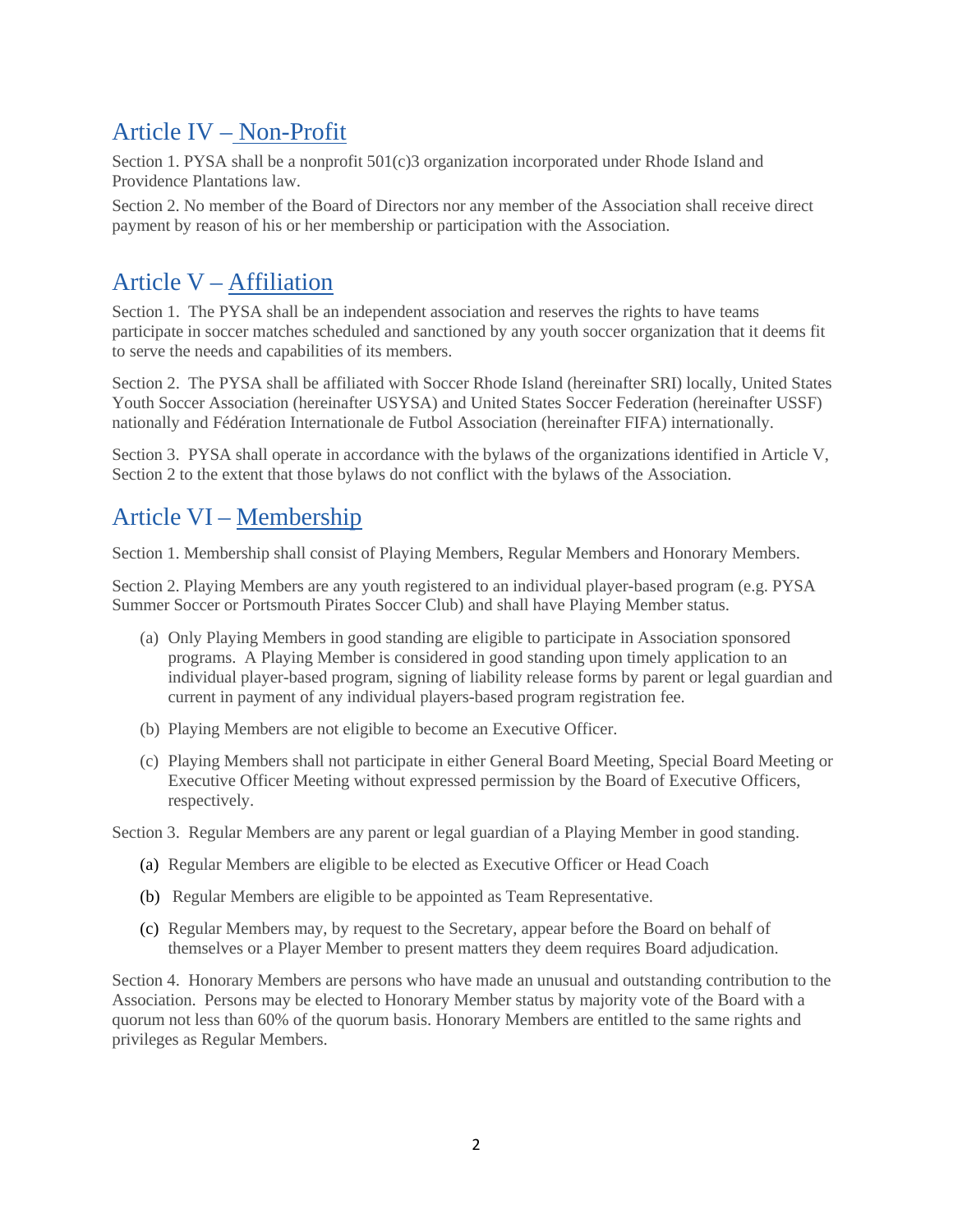Section 5. Any member of the Association may have his/her membership revoked at a special or regular meeting of the Board by majority vote of the Board with a quorum not less than 60% of the quorum basis.

- (a) Revoking of Membership is taken because of a member's refusal to accept and adhere to the Bylaws of the Association or its Standard Operating Procedures (hereinafter SOP).
- (b) This may only be done after the Board has been given thirty (30) days notification that consideration of revocation of Membership will be an agenda topic for the next Board meeting.
- (c) The member whose Membership is being considered for revocation shall be notified fourteen (14) days prior to the Board meeting in which the discussion will occur.

Section 6. Regular Members and Honorary Members shall be entitled to one vote, which may be cast only if the member is present at a meeting of the Board.

#### Article VII – Board

Section 1. The Association shall adopt a democracy form of government for managing the business and affairs of the Association. The voting body, hereinafter referred to as Board, shall consist of Executive Officers, Head Coaches and Team Representatives comprised of Regular Members and Honorary Members as described in Article VI. It shall have full power to transact all business for the Association that falls within the purpose of the Association as defined in Article II.

- (a) The Executive Officers shall consist of the following positions: President, Vice President, Secretary, Registrar, Director of Coaches, Treasurer, Field Coordinator, Equipment Coordinator, SRI Representative, Competitive Coordinator, Referee Coordinator, Uniform Coordinator, Website Coordinator, Summer Soccer Director and Tournament Director.
	- a. President: Two (2) year term, elected on an even year.
		- i. The President shall be the chief executive officer of the Association and shall be responsible for the general management and superintendence of the Association's affairs.
		- ii. The President shall be the chairperson of all meetings of the Board, special meetings as well as meetings of the Executive Officers. He/she shall appoint all committees, subject to approval by the Board. He/she shall be an ex-officio member off all committees.
		- iii. The President shall be the official spokesperson of the Association, except when the President at his/her discretion delegates the responsibility.
	- b. Vice President: Two (2) year term, elected on an odd year.
		- i. The Vice President shall act as an aide to the President.
		- ii. In the absence of the President or when requested to do so by the President, the Vice President shall assume the duties of the President.
		- iii. The Vice President shall ensure that all business transactions of the Association are in full compliance with these Bylaws generally and specifically with the Purpose as defined in Article II.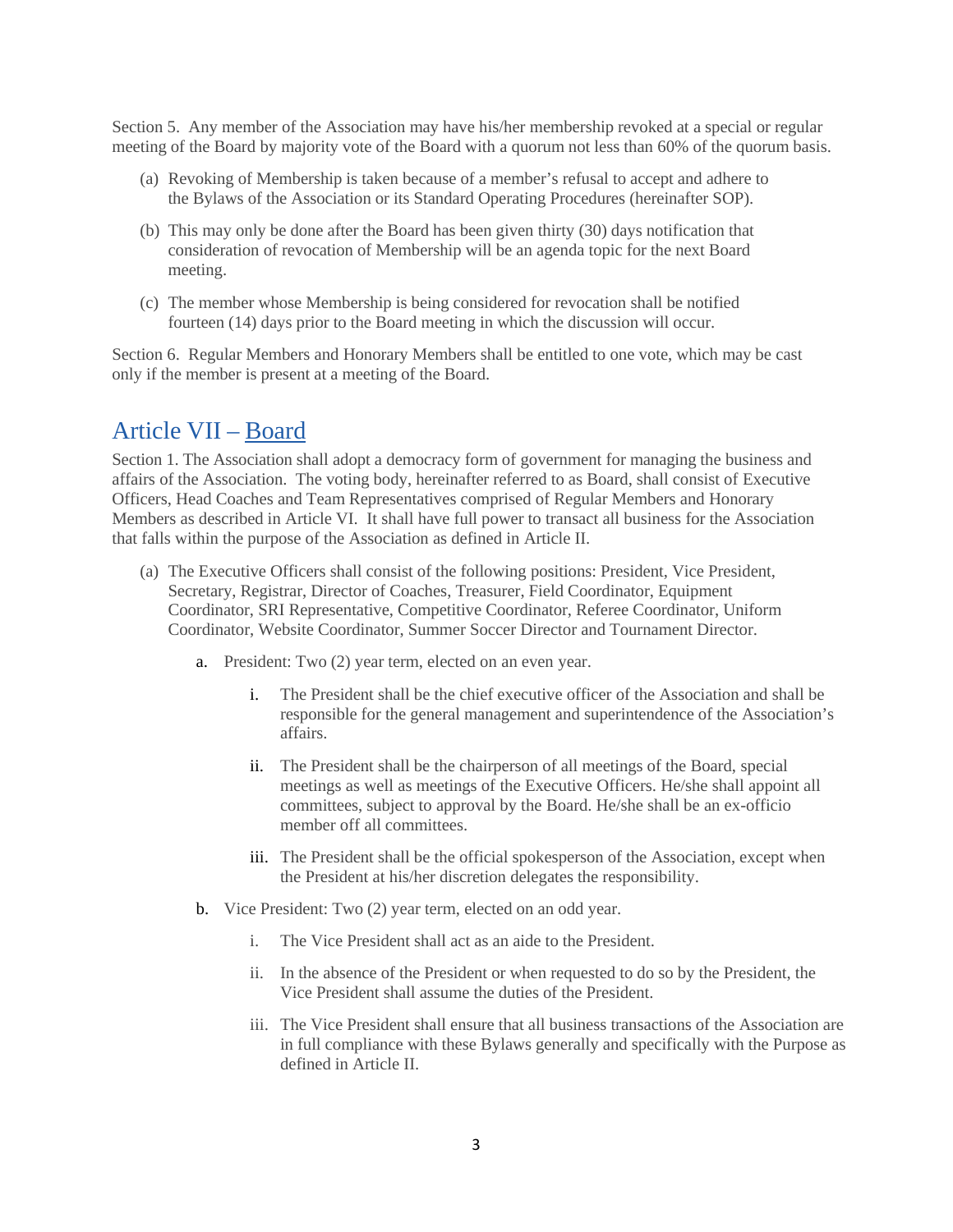- c. Secretary: Two (2) year term, elected on an even year.
	- i. The Secretary shall record the attendance and keep the minutes of all meetings of the Board and Board of Executive Officers.
	- ii. The Secretary shall inform Members and Board of Executive Officers of all regularly scheduled and special meetings.
	- iii. The Secretary shall distribute a copy of the minutes from the previous meetings for Board approval.
- d. Treasurer: Two (2) year term, elected on an odd year.
	- i. The Treasurer shall keep the Association's books and financial records, prepare annual budgets, file financial statements in a timely manner and assume the responsibility for all the Association's finances.
	- ii. The Treasurer shall be responsible for dispense and/or receive funds to deposit in the Portsmouth Youth Soccer Association account.
	- iii. The Treasure shall provide reimbursement of funds expended by coaches or Members in pursuant to benefits of the Association in accordance with these Bylaws.
	- iv. The Treasurer shall be responsible for obtaining an annual, third-party audit of PYSA financial records.
- e. Registrar: Two (2) year term, elected on an odd year.
	- i. The Registrar is responsible for distributing Association announcements and notices including but not limited to registration and tryout dates.
	- ii. The Registrar shall liaison with Soccer Rhode Island Registrar as required for production of official team rosters and player passes.
	- iii. The Registrar shall be in charge of registering players for all soccer programs provided by the PYSA.
	- iv. The Registrar shall be responsible for management of the electronic database containing the Association's registration data.
	- v. The Registrar shall collect and maintain player registration information and produce registration summary reports as needed.
- f. Director of Coaches: Two (2) year term, elected on an odd year.
	- i. The Director of Coaches shall act as a coordinator of coaches to help facilitate the transition of new coaches into the Association and to provide an effective line of communication from the Board to coaches.
	- ii. The Director of Coaches shall develop and manage training initiatives that improve and enhance the knowledge and skill of the Association's coaches.
	- iii. The Director of Coaches shall ensure coaches meet league and Association licensing and training requirements.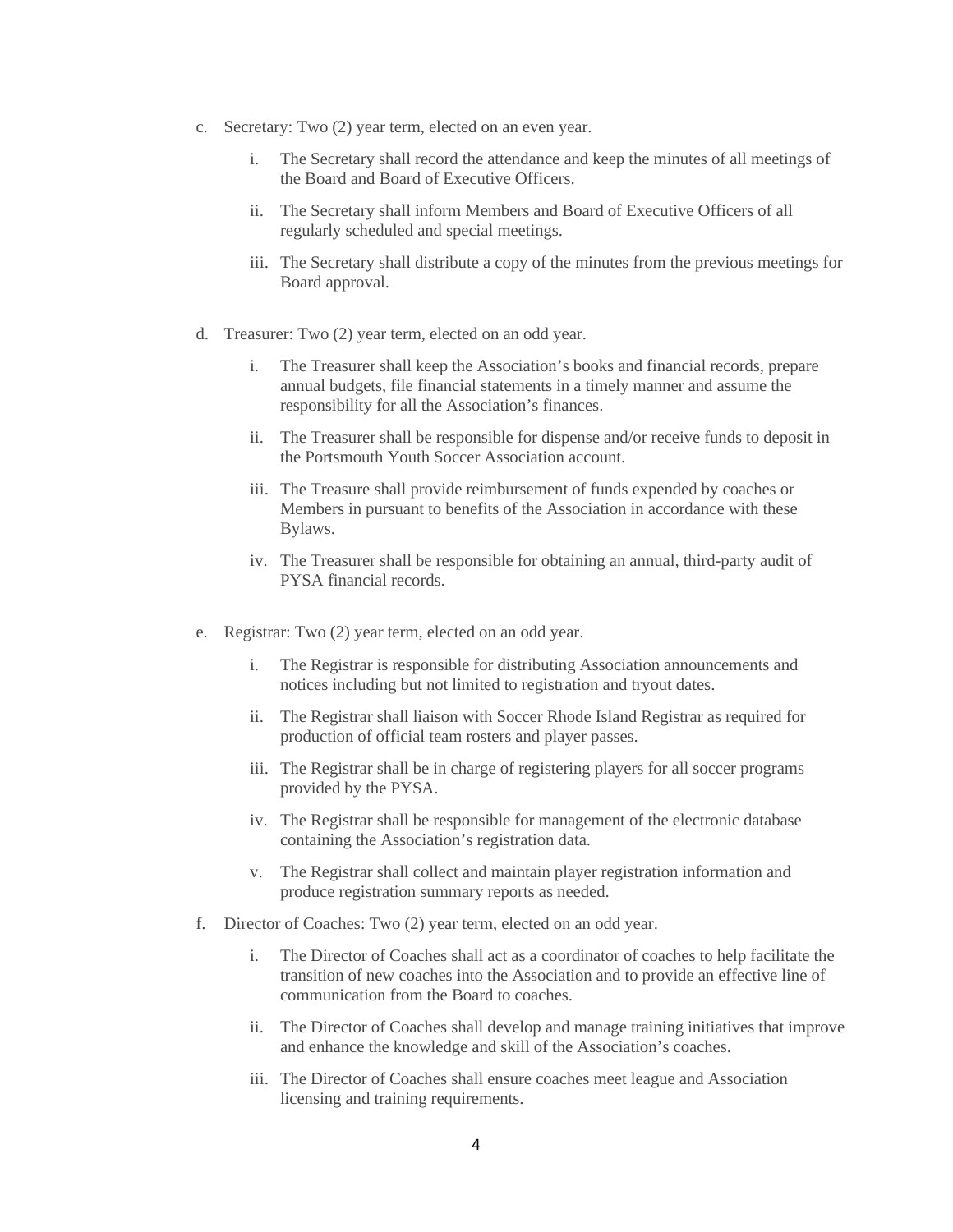- iv. The Director of Coaches shall oversee coach and player training initiatives approved by the Board, contracting outside professionals to conduct clinics and training as needed with funds approved by the Board.
- v. The Director of Coaches shall coordinate and assist in tryouts and selection of teams as needed.
- vi. The Director of Coaches shall consult with coaches and Competitive Coordinator on appropriate placement of teams
- vii. The Director of Coaches shall assist as requested in organizing practices
- g. Competitive Coordinator: Two (2) year term, elected on an even year.
	- i. The Competitive Coordinator shall serve as the liaison and the coordinator for the Portsmouth Pirates Soccer Club and competitive leagues.
	- ii. The Competitive Coordinator shall attend league meetings and will maintain contact with Portsmouth Pirates Soccer Club coaches regarding scheduling of games.
	- iii. The Competitive Coordinator shall disseminate to Portsmouth Pirates Soccer Club coaches all pertinent information from competitive leagues.
	- iv. The Competitive Coordinator shall consult with coaches and Director of Coaches on appropriate placement of teams
- h. Soccer Rhode Island (SRI) Representative: Two (2) year term, elected on an odd year.
	- i. The SRI Representative serves as the liaison between the Association and SRI.
	- ii. He/she will attend all required SRI meetings and report back to the Association.
- i. Field Coordinator: Two (2) year term, elected on an even year.
	- i. Field Coordinator shall ensure that the game and practice fields are lined and goals are properly placed at the start of each season or tournament, and remain in safe and playable condition at all times.
	- ii. Field Coordinator shall coordinate all activities associated with improving, maintaining and preparing fields for games and practices.
	- iii. Field Coordinator shall coordinate field cleanup activities to remove equipment (e.g., goals and sand bags) from the fields after the fall season.
- j. Equipment Coordinator: Two (2) year term, elected on an odd year.
	- i. The Equipment Coordinator shall be responsible for ordering and distributing game balls, practice balls, cones, medical kits, pinnies, and other equipment needed for each team.
	- ii. The Equipment Coordinator shall be responsible for maintaining equipment at each field (e.g., goals, nets, and storage boxes). The Equipment Coordinator shall coordinate the storage of equipment between seasons.
- k. Uniform Coordinator: Two (2) year term, appointed on an even year.
	- i. Uniform Coordinator shall be the liaison to apparel vendor for the Portsmouth Pirates Soccer Club.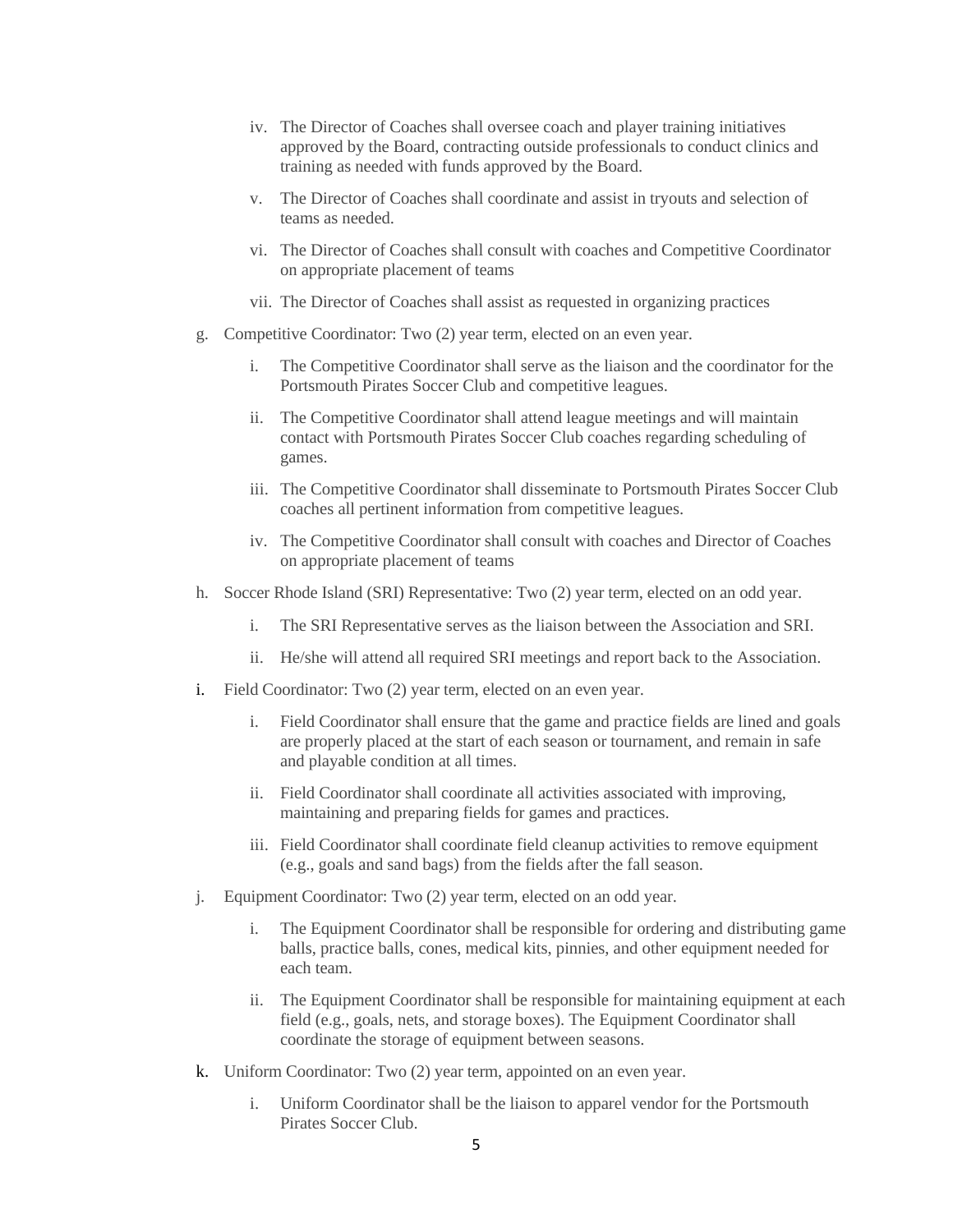- ii. Uniform Coordinator shall assign and keep record of Playing Members uniform numbers.
- l. Website Coordinator: Two (2) year term, elected on an odd year.
	- i. The Website Coordinator shall be responsible for maintaining the Association's website and email accounts.
	- ii. The Website Coordinator shall be responsible for managing the Association's social media accounts.
- m. Referee Coordinator: Two (2) year term, elected on an even year.
	- i. The Referee Coordinator shall be responsible for assigning appropriate referees for all Portsmouth Pirates Soccer Club home matches.
	- ii. The Referee Coordinator shall oversee referee training, development, and recruitment.
- n. Tournament Director: Two (2) year term, elected on an odd year.
	- i. The Tournament Director shall form a committee, with assistance from the President, for the purposes of facilitating the Portsmouth Invitational Soccer Tournament.
	- ii. The Tournament Director shall be the chairperson of the tournament committee and responsible for all transactions relative to the operations and overall execution of the Portsmouth Invitational Soccer Tournament.
- o. Summer Soccer Director: Two (2) year term, appointed on an even year.
	- i. The Summer Soccer Director shall form a committee, with assistance from the President, for the purposes of facilitating the Summer Soccer program.
	- ii. The Summer Soccer Director shall be the chairperson of the Summer Soccer committee and responsible for all transactions relative to the operations and overall execution of the Summer Soccer program.
- (b) Head Coach: One (1) year term
	- a. The Head Coach shall be responsible for all administrative coordination and technical training for his/her respective Portsmouth Pirates Soccer Club team.
- (c) Team Representative: One (1) year term
	- a. The Team Representative shall be responsible for representing his/her respective Portsmouth Pirates Soccer Club team during General Board Meetings and Special Board Meetings.
	- b. The Team Representative shall communicate information exchanged during the General Board Meetings and Special Board Meetings to his/her respective Portsmouth Pirates Soccer Club team.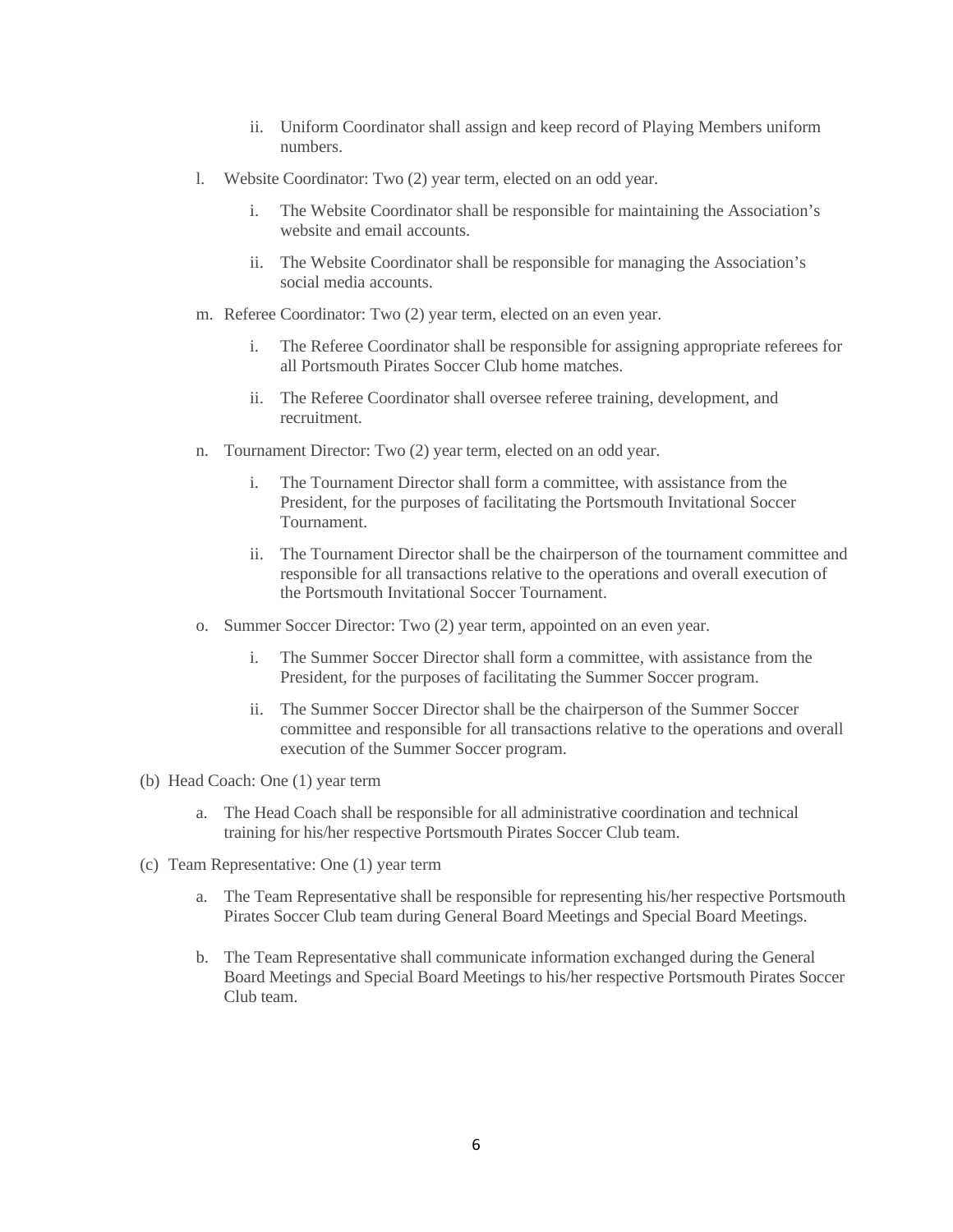## Article VIII – Meetings

Section 1. The Annual General Meeting, to be held in the first month of the calendar year, for the purpose of electing new Officers, Bylaw amendments and other Association business as required.

Section 2. Monthly meetings shall be held to conduct the administrative and fiscal business affairs for the operations of the Association. Meetings are open to all Regular and Honorary Members.

Section 3. Notice of each meeting shall be notified or otherwise expressed, when applicable, to the Board at least seven (7) days in advance thereof, setting forth the place, time and purpose of the meeting.

Section 4. Meetings shall be held at a time and location at the discretion of the President to carry out the Association objectives. Notification of special meeting shall be no less than two days prior to meeting.

Section 5. Special Meetings shall be called by the President at his or her discretion for the sole purpose to make temporary rules, allowances or regulations for specific cases or occasions, otherwise not provided for in the Bylaws or Standard Operating Procedures, but which are deemed necessary to carry out the objectives and function of this Association.

(a) Upon notification, written or otherwise, the President shall call a Special Meeting to consider a specific subject. No business other than that specified in the notice of the meeting shall be transacted at any Special Meeting of the Board.

Section 6. A Quorum Basis shall be used to meet Quorums based on the total number of Executive Officers plus the total number of Portsmouth Pirates Soccer Club teams. Executive Officers, Head Coaches (or assistant coach if no Head Coach present), and two (2) Board Representatives from each team will constitute the eligible members that will count towards meeting the Quorum if present. For all General Board Meetings and Special Board Meetings, a quorum will consist of:

- (a) 40% of Quorum Basis for regular business transactions
- (b) 51% of Quorum Basis for electing Executive Officers, Head Coaches.
- (c) 60% of Quorum Basis for removal of Executive Officers or Head Coaches, revoking Membership or amendments to the Bylaws or Standard Operating Procedures.

Section 7. The Board shall be entitled to one vote at all General Board Meetings and Special Board Meetings.

- (a) Each eligible voting member is only eligible to cast one vote no matter how many positions that individual may hold.
- (b) President of Portsmouth Youth Soccer Association shall vote only in order to break a tie.
- (c) Head Coach may proxy their vote to their respective assistant coach.
- (d) Team Representatives may not proxy their vote.
- (e) The Secretary shall be notified, via email, 10 days in advance of any changes in positions.

Section 8. Roberts Rules of Order shall govern the proceedings of all meetings, except where conflicts with the Bylaws of Portsmouth Youth Soccer Association.